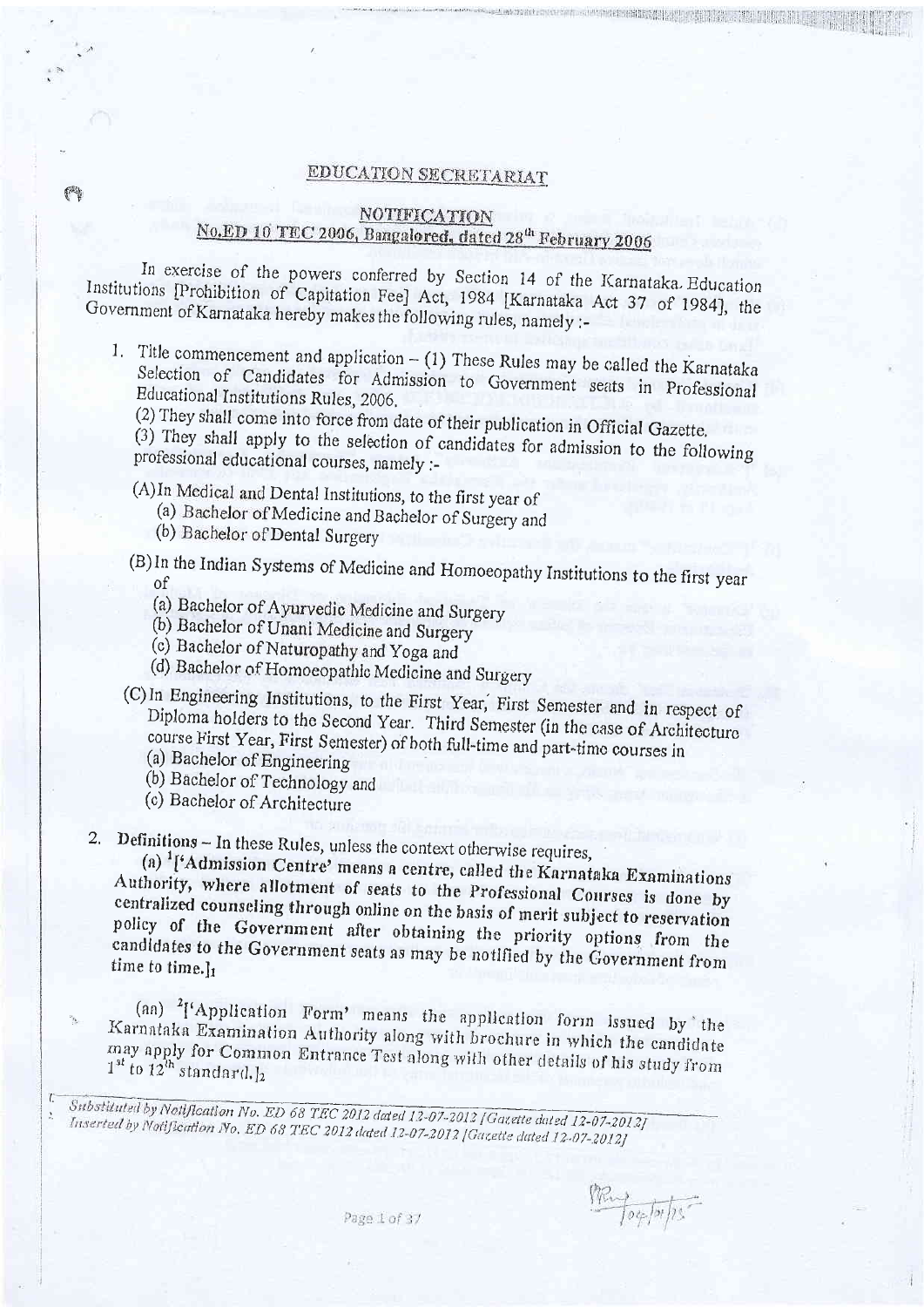- (b) 'Aided Institution' means, a private professional educational institution, which receives Grant-in-Aid from the Government, but does not include a course of study, which does not receive Grant-in-Aid in such institution.
- (c) 'Candidate' means, an applicant to the Common Entrance Test seeking allotment of a seat in professional educational courses or institutions as per the academic eligibility <sup>1</sup>[and other conditions specified in these rules.]1
- (d) 'Casual Vacancy' means, unfilled, surrendered, <sup>2</sup>[forfeited or newly aided as sanctioned by AICTE/MCI/DCI/CCIMCCH after the publication of sent matrix]<sub>2</sub> seat available after completion of the Admission round seat selection.
- (e) <sup>2</sup>["Karnataka Examinations Authority" means "Karnataka Examinations Authority, registered under the Karnataka Registration Act 1960 (Karnataka Acts 17 of 1960)]<sub>2</sub>
- (f)  $2$ ["Committee" means, the Executive Committee of the Karnataka Examinations Authority<sub>l2</sub>
- (g) 'Director' means the Director of Technical Education or Director of Medical Education or Director of Indian System of Medicine and Homoeopathy, in Karnataka as the case may be.
- (h) 'Entrance Test' means the Common Entrance Test conducted by the Committee through the CET Cell or the Common Entrance Test conducted by the <sup>2</sup>[Executive Directorl<sub>2</sub> under rule 17.
- (i) 'Ex-Serviceman' means, a person who has served in any rank whether as a combatant in the regular Army, Navy or Air Force of the Indian Union and
	- (i) Who retired from such service after earning his pension; or
	- (ii) who has been released from such service on medical ground attributable to military service or circumstances beyond his control and awarded medical or other disability pension; or
	- (iii) who has been released, otherwise than on the own request, from such service as a result of reduction in establishment; or
	- (iv) who has been released from such service after completing the specific period of engagement, otherwise than at his own request or by way of dismissal or discharge on account of misconduct or inefficiency and has been given a gratuity, and includes personnel of the territorial army of the following categories, namely:-

(a) Pension holders for continuous embodied service;

I. Inserted by Notification No. ED 68 TEC 2012 dated 12-07-2012 [Gazette dated 12-07-2012] 2. Substituted by Notification No. ED 243 TEC 2006 dated 11-03-2008, Gazette dated  $\cdot$ /

The company of the company of the company of the company of the company of the company of the company of the company of the company of the company of the company of the company of the company of the company of the company

Pay alail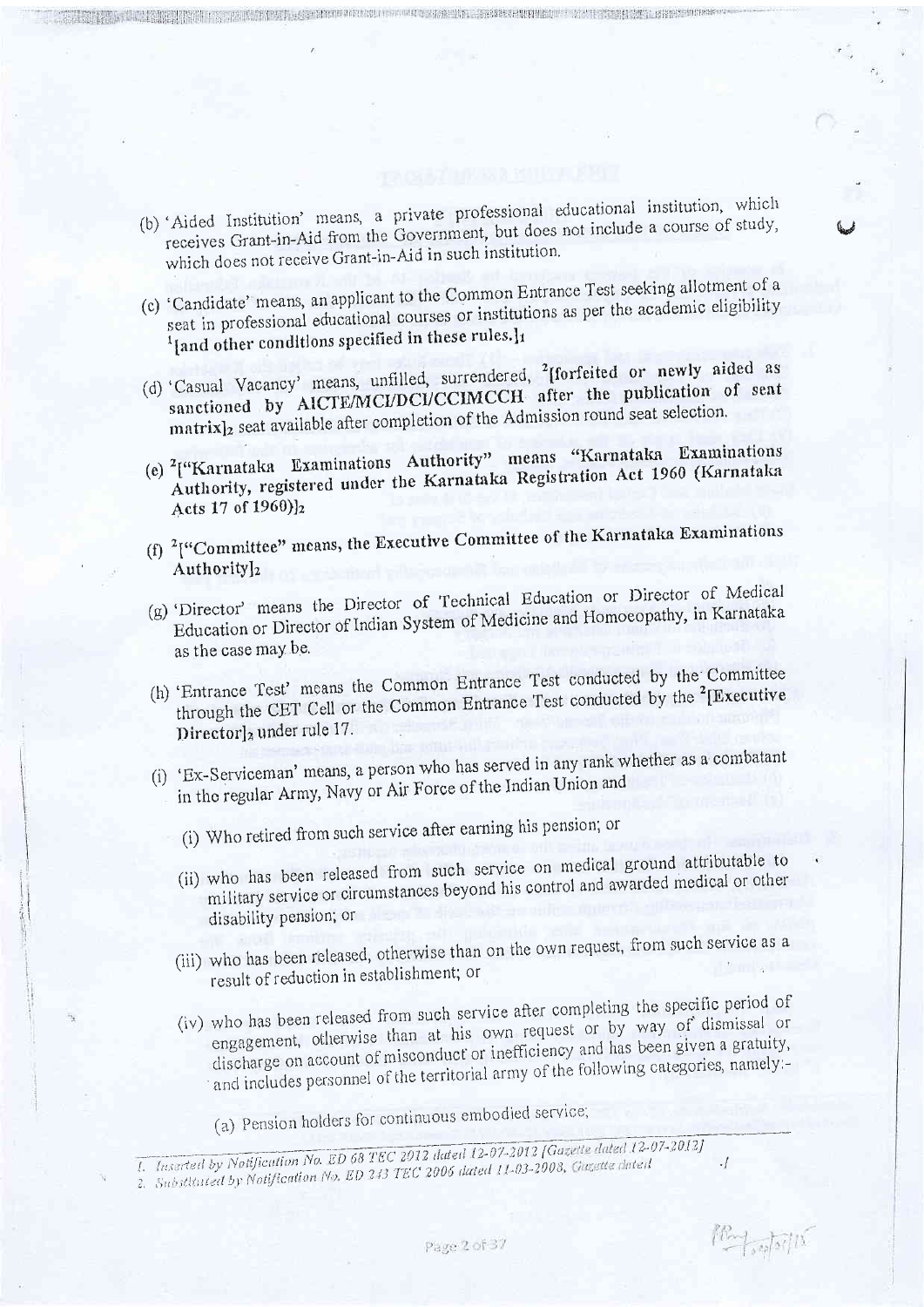(b) Pension holder with disability attributable to military service and

(c) Gallantry award winners

(A)

Excluding Defence Security Corps, General Reserve Engineering Force, the Lok Sahayak Sena and the Para Military Territorial Army other than those in

Provided that a person, who has served for not less than five years and was honourably discharged prior to 1<sup>st</sup> July 1987, shall also be considered as an Ex-serviceman.

(j) 'Gadinadu Kannadiga' means, a candidate whose mother tongue is Kannada or Tulu or Kodava and who resides in Kannada Speaking areas of South Sholapur or Akkalakot or Jath or Gadhinglaj Taluks of Maharastra State or Kasargod <sup>3</sup>[or Hosadurga]<sup>3</sup> Taluk of

(k) 'Government' means, the Government of Karnataka.

(I) 'Government Seats' means all the seats in Government and University colleges. 95% of the seats in aided courses in Private Aided Engineering colleges and 80% of the seats in private aided Indian System of Medicine and Homoeopathy colleges and such of the seats in unaided, minority and non minority professional education institutions filled by the CET cell on the basis of consensus between the Government and the Private Professional Educational Institutions and [include seats surrendered by private management] notified by the Government as Government seats, <sup>1</sup>[includes any other seats as may be notified by the Government from time to time]1

<sup>2</sup>[(II) 'Helpline Centre' means regional centers of the Karnataka Examination Authority at such placed as may be authorized and notified by the Karnataka Examination Authority where the candidate may come for document verification, online keying of options, counseling and allotment of seats, payment of fees and issue of

(m) 'Horanadu Kannadiga' means, <sup>3</sup>[a candidate and either of his parent's mother tongue shall be Kannada, or Tulu or Kodava and either of parent's was domiciled in the State of Karnataka]<sub>3</sub> and who is residing outside the state of Karnataka as on 1<sup>st</sup> May of the year in which the Common Entrance Test is held, such candidate, having passed the qualifying examination from an University or Board or any other institution located outside

(n) 'Indian Systems of Medicine'means, Ayurveda, Naturopathy and Yoga and Unani Systems of Medicine.

PPm taptotts

Page 3 of 37

<sup>1.</sup> Inserted by Notlfloatlon No. ED 68 TEC 2012 dated 12-07-2012 [Gazette dated 12-07-2012] 2. Inserted by Notification No. ED 68 TEC 2012 dated 12-07-2012 [Gazette dated 12-07-2012] 3. Inserted by Notification No. ED 68 TEC 2012 dated 12-07-2012 [Gazette dated 12-07-2012]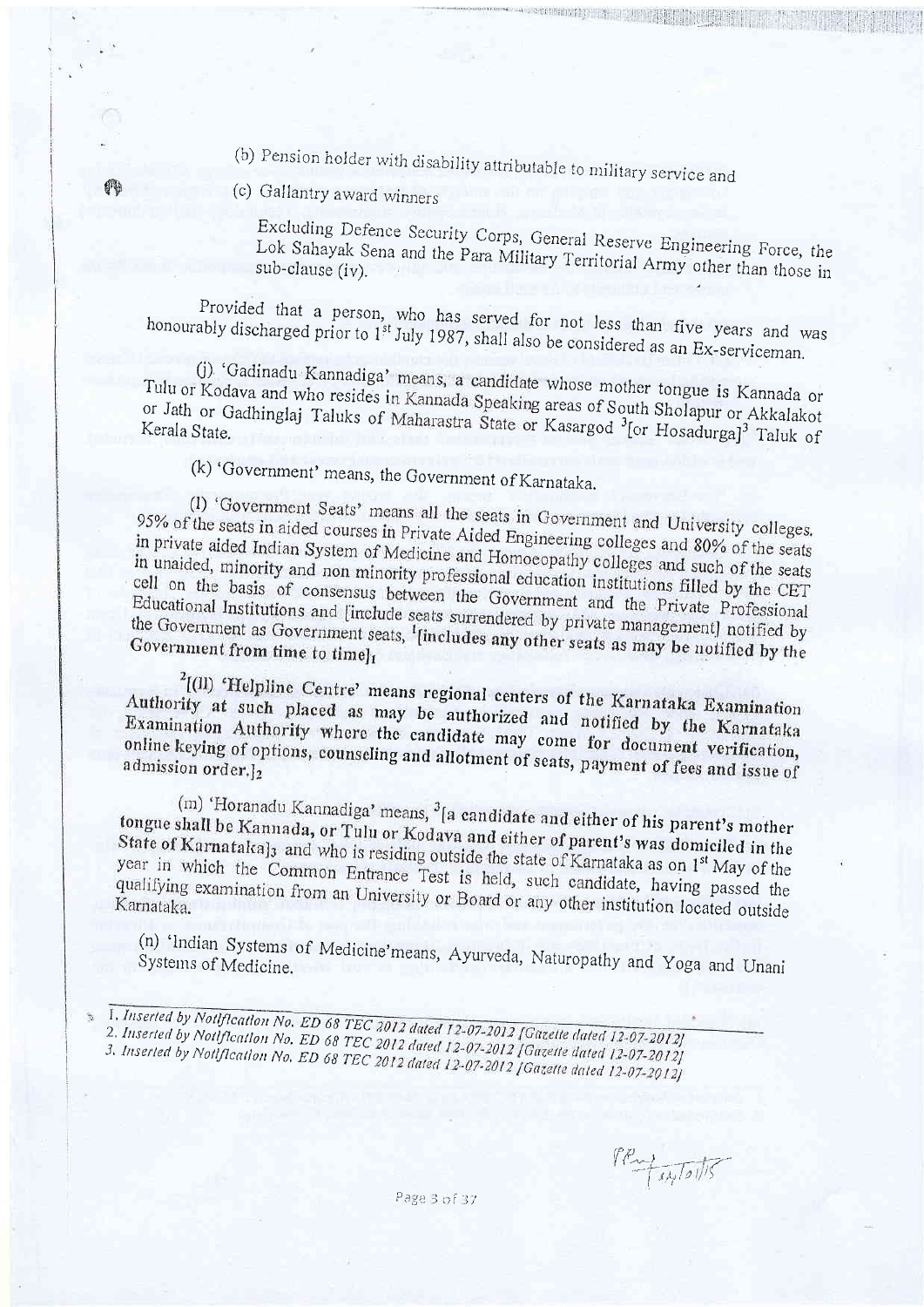(o) 'Institution' means, any professional educational institution or college affiliated to any University and carrying on the activity of imparting education in Medicine, Dentistry, Indian Systems of Medicine, Homoeopathy, Engineering, Technology and Architecture courses.

(p) 'Intake' means, the sanctioned strength of a course in an institution fixed by the competent authority to fix such intake.

(q) 'Merit' means, merit as determined under Rules 4.

(r) 'Other Backward Classes' means, the candidates belonging to Other Backward Classes notified as such under Article 15 of the Constitution by the state Government from time to time.

<sup>1</sup>[(rr) 'Pool' means pool of Government seats and includes seats cancelled, forfeited, newly aided, and seats surrendered by private management and students.

(s) 'Pre-University Examination' means, the second year Pre-university Examination conducted by the Department of Pre-University Education in the State of Karnataka.

(t) 'Oualifying Examination' means, (i)  $2^{nd}$  year Pre-University Examination or any other qualifying examination. Declared as equivalent by the Government, for admission to first year Bachelor of Medicine and Bachelor of Surgery, Bachelor of Dental Surgery, Bachelor of Ayurvedic Medicine and Surgery, Bachelor of Naturopathy and Yoga, Bachelor of Unani Medicine and Surgery and Bachelor of Homoeopathic Medicine and Surgery, Bachelor of Engineering, Bachelor of Technology and Bachelor of Architecture courses.

(ii) Three years Diploma Examination of the 'Board of Technical Examination' in Karnataka or any other qualifying examination, declared as equivalent by the Government, for admission to Second Year, Third Semester of Bachelor of Engineering, Bachelor of Technology, First Year, First Semester Bachelor of Architecture, in full-time and part-time degree courses.

(u) 'Schedule' means a Schedule appended to these Rules.

(v) 'Seat Matrix'means, statements showing college-wise, course-wise and category-wise break-up of seats as notified by Government for the academic year.

(w)  $\frac{2}{1}$ "Executive Director" means an officer belonging to Indian Administrative Service, appointed by the government and who is holding the post of Commissioner or Director in the Dept. of Pre-University Education, Bangalore for conduct of Common Entrance Test and regulation of all matters pertaining to seat selection and admission to the  $course$  $, |, |$ 

 $(x)$  'Unaided Institution' means, any privately managed institution, which is not receiving Grant-in-Aid from the Government.

 $\cdot$ 

 $\frac{R_{\rm m}}{R_{\rm mol} \rho /R}$ 

I. Inserted by Notlfication No. ED 68 TEC 2012 dated 12-07-2012 [Gazette dated 12-07-2012] 2. Substituted by Notification No. ED 243 TEC 2006 dated 11-03-2008, Gazette dated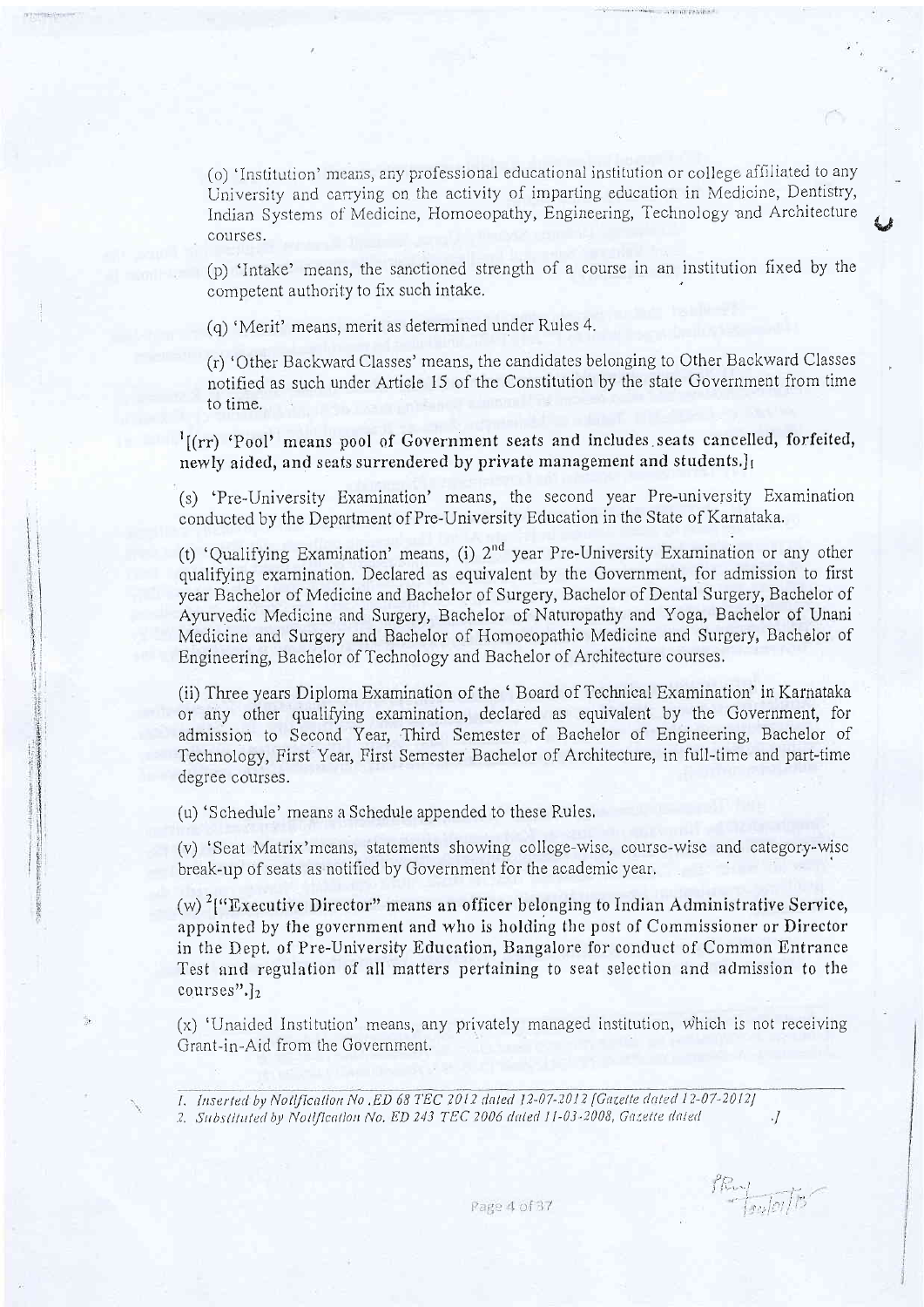(e) In respect of Diploma holders for full-time Architecture Course merit shall be determined on the basis of the marks obtained in the final year examination or final two semesters examination leading to Diploma in the relevant branch of Engineering specified in column (2) of Schedule-I. (Internal assessment marks count for determination of merit in case of semester students where internal assessment marks are counted for declaring the Diploma result) and on the basis of the marks obtained in the '[National Aptitude Test for Architecture (NATA) conducted by Council of Architecture], taking the marks obtained in the qualifying examination and the <sup>1</sup>[National Aptitude Test for Architecture (NATA) conducted by Council of Architecture],1 in equal proportions.

Provided that where merit of two or more candidates is same, the interse merit shall be determined with reference to the marks obtained in the Aptitude test and where marks obtained in equal, then the interse merit shall be determined on the basis of marks obtained is equal, then the interse merit shall be determined on the basis of marks obtained in Second Year / Third and Fourth Semester and where the marks obtained are qual then the interse merit shall be determined on the basis of marks obtained in First Year, First and Second semester and where the marks obtained are equal again then the interse merit shall be determined on the basis of the age of the candidate, the elder candidate shall be placed above

(2) The interse merit determined for Government seats under sub-rule (1) shall be the basis for the merit list of candidates claiming benefit of reservation under rule 9.

Note: Everything being equal as specified in the provisos to clauses (a) (b) and (c) of sub-rule (1), then the interse merit shall be determined by drawn of lots.

5. Eligibility for Government Seats - (1) No candidate shall be eligible for admission to Government Seats unless he is a citizen of India and satisfies any one of the following conditions, namely:-

(i) who has studied and passed in one or more Government or Government recognized educational institutions located in the State of Karnataka for a minimum period of SEVEN academic years commencing from 1<sup>st</sup> Standard to II PUC or 12<sup>th</sup> Standard as on 1<sup>st</sup> July of the year in which the Entrance Test is held and must have appeared and passed SSLC or 10<sup>th</sup> Standard or 12<sup>th</sup> Standard or equivalent examination from institutions located in the state of

Provided that in the case of a candidate who taken more than one year to pass a class or standard, the years of academic study is counted as one year only.

(ii) who has studied and passed I and II year Pre-University Examination or equivalent examination, when the State of Karnataka from an educational institution run or recognized by the State Government and either of his parents must have studied in an educational institution run or recognized by the state Government and located in the State of Karnataka for a minimum period of SEVEN years.

1. Subsiliated by Notification No. ED 243 TEC 2006 dated 09-02-2007 [Gazette dated 09-02-2007]

Page 9 of 37

PRy Toylor/17

×,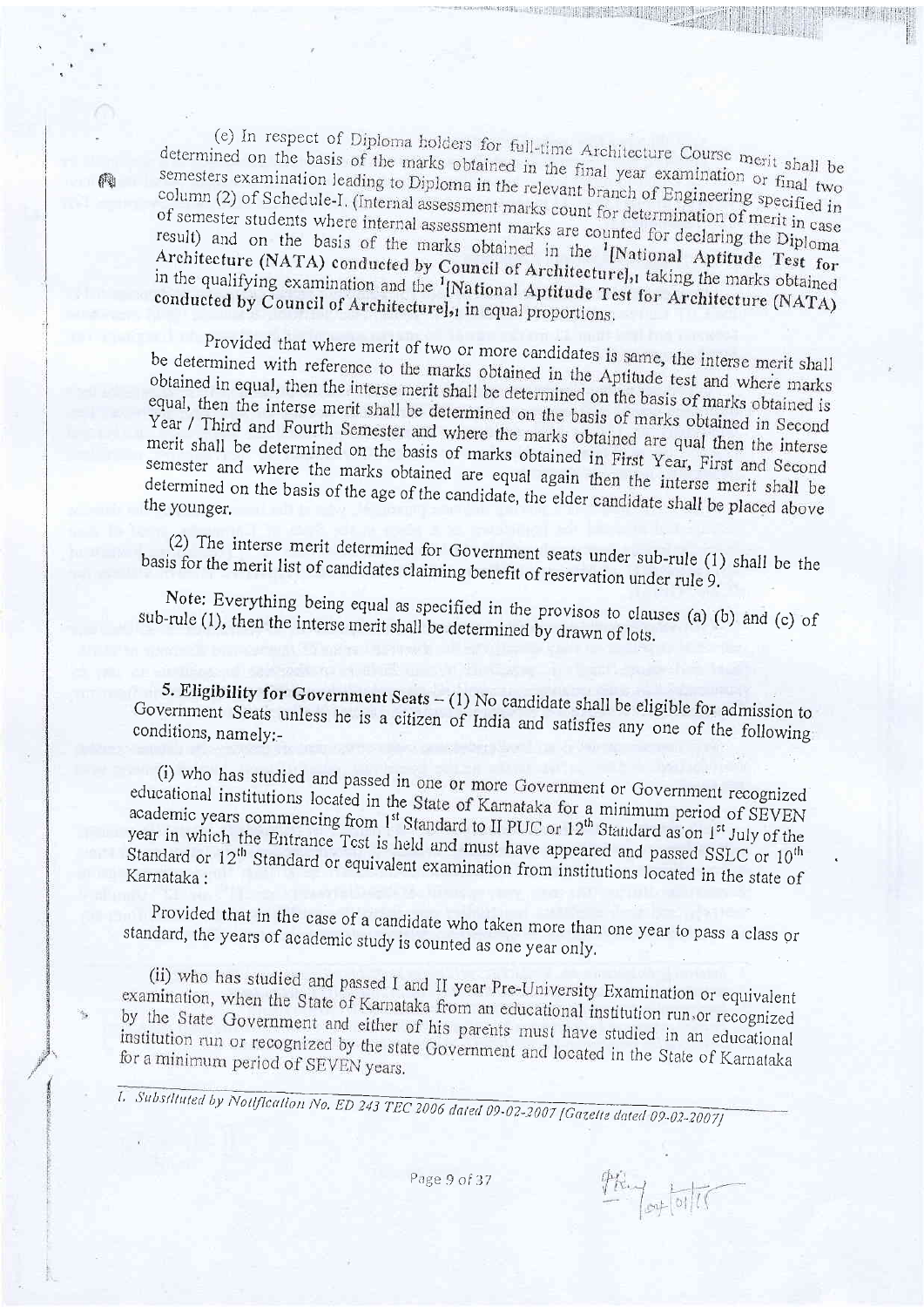(iii) Who is a Horanadu Kannadiga :

Provided that the candidate shall appear for a simple Kannada language test conducted by the CET Cell to prove his or her ability to speak, read and write Kannada<sup>1</sup>[and must have secured not less than 12 marks out of 50 marks prescribed for Kannada Language Test of 4<sup>th</sup> Standard.l.

(iv) who is a Gadinadu Kannadiga;

Provided that the candidate shall appear for a simple Kannada language test conducted by the CET Cell to prove his or her ability to speak, read and write Kannada <sup>1</sup>[and must have secured not less than 12 marks out of 50 marks prescribed for Kannada Language Test of 4<sup>th</sup> Standard.]1

(v) whose parent is a defence personnel who has worked continuously in Karnataka for a minimum period of <sup>2</sup>[one year service in Karnataka during the two year period of Pre-<br>University or 11<sup>th</sup> or 12<sup>th</sup> standard course]<sub>2</sub> and the candidate must have studied and passed the qualifying examination from any Government or Government recognized institutions located in Karnataka.

(vi) whose parent is a serving defence personnel, who at the time of joining the defence service had declared the hometown as a place in the State of Karnataka, proof of such domicile having been produced by obtaining the extract from the  ${}^{4}$ [ ${}^{3}$ [respective branch of integrated HQ of Ministry of Defence for officers and respective Record Offices for  $JCOs / OR.$ ]<sub>3</sub>]<sub>4</sub>

(vii) whose parent is a defence personnel who had served in Karnataka for at least one year and is posted on duty directly to the disturbed areas of Jammu and Kashmir or North-East and whose family is permitted by the Defence Authorities to continue to stay in Karnataka and such candidate has studied and passed the qualifying examination from any Government or Government recognized institution located in Karnataka.

(viii) whose parent is an Ex-Serviceman, who at the time of joining the defence service had declared a place in Karnataka as the hometown, proof of such domicile having been produced.

(ix) whose parent is an employee of the Union or Karnataka State Government undertaking or a joint Sector undertaking, is liable to transfer anywhere in Indian as per terms and conditions of employment, has worked continuously for at least <sup>5</sup>[one year service in Karnataka during the two year period of Pre-University or 11<sup>th</sup> or 12<sup>th</sup> standard course]<sub>5</sub> and such candidate has studied and passed the qualifying examination from any Government or Government recognized educational institution located in Karnataka.

- 1. Inserted by Notlfleation No. ED 68 TEC 2012 dated 12-07-2012 [Gazette dated 12-07-2012]
- 2. Substituted by Notification No. ED 43 TEC 2011 dated 21-03-2011 [Gazette dated
- 3. Inserted by Notification No. ED 43 TEC 2011 dated 21-03-2011 [Gazette dated
- 4. Further substituted by Notification No. ED 68 TEC 2012 dated 12-07-2012 [Gazette dated 12-07-2012] 5. Substituted by Notification No. ED 43 TEC 2011 dated 21-03-2011 [Gazette dated

Page 10 of 37

 $\frac{1}{|b|+|b|}$